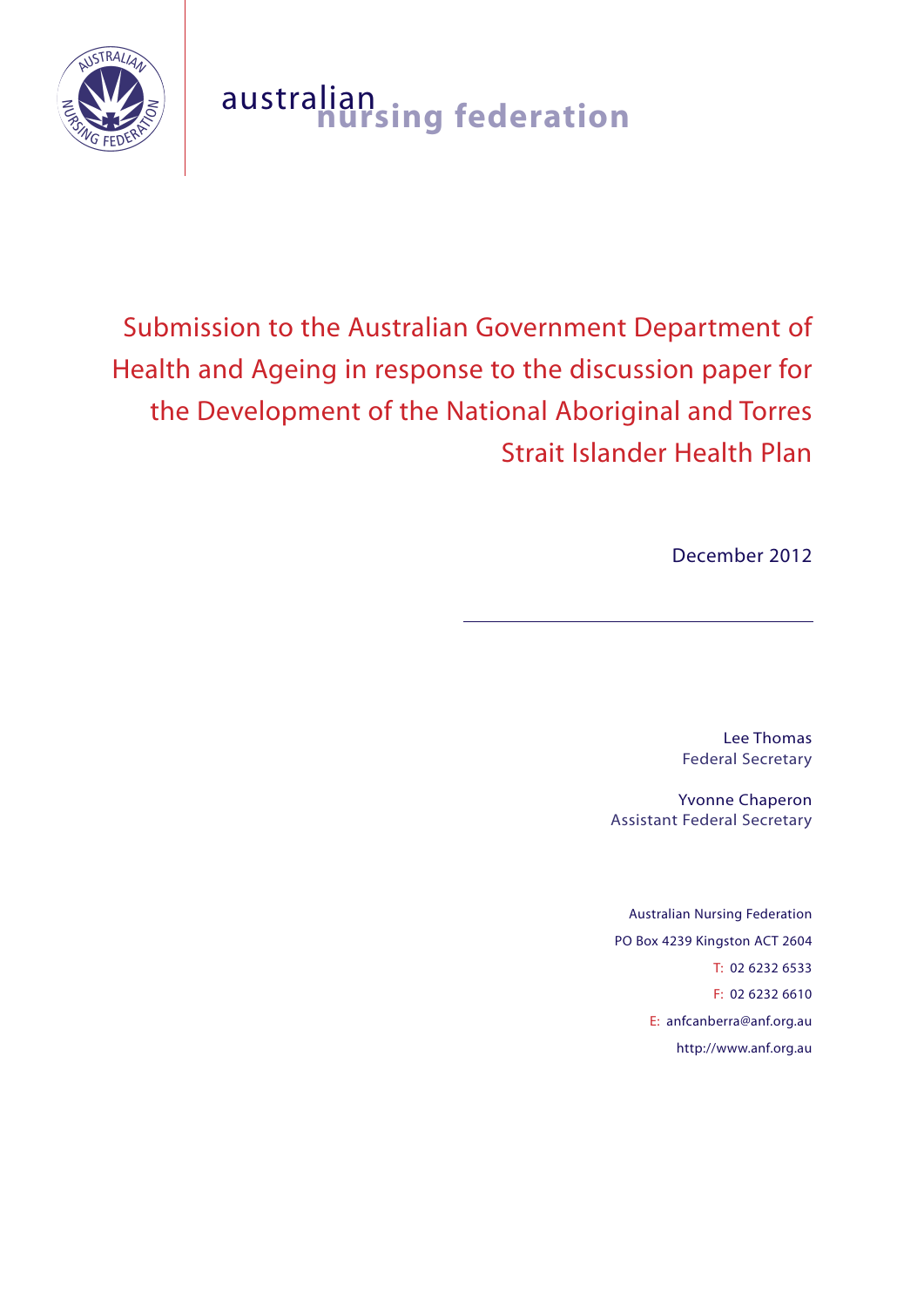#### 1. Introduction

Established in 1924, the Australian Nursing Federation (ANF) is the largest professional and industrial organisation in Australia for nurses, midwives, and assistants in nursing. The core business for the ANF is the professional and industrial representation of our members and the professions of nursing and midwifery. This representation is undertaken through Branches in each State and Territory of Australia, and the Federal Office.

The ANF participates in the development of policy relating to: nursing and midwifery practice, professionalism, regulation, education, training, workforce, and socio-economic welfare, health and aged care, including reform agendas, community services, veterans' affairs, occupational health and safety, industrial relations, social justice, human rights, immigration and migration, foreign affairs and law reform.

With a membership of over 220,500, our members provide clinical care in all settings where health and aged care is delivered, across all geographical areas.

#### 2. General Comments

The ANFs position statement *Indigenous health*1 acknowledges that the health status of Indigenous Australian and Torres Strait Islander people is considerably poorer than any other social group in Australia. Contributing factors to the health inequality of Indigenous Australian and Torres Strait Islander people include: unequal access to primary health care and infrastructure; poor nutrition and unsanitary living conditions; lack of cultural safety and respect, and culturally appropriate health and aged care services; economic and social disadvantage; human rights and social justice issues and insufficient or poorly targeted funding to meet health care needs.

We recognise that the nursing and midwifery professions play a significant role in improving the health of Indigenous Australian and Torres Strait Islander people and that addressing health inequality is a priority. Essential to improving the health of Indigenous Australian and Torres Strait Islander people, is implementation of the recommendations of the *Report of the Indigenous Nursing Education Working Group 2002: 'getting em n keepin em'*, 2 the human rights based approach outlined in the *Social Justice Report 2005*, 3 and the subsequent *Close the Gap* campaign messages.4

The ANF considers the National Aboriginal and Torres Strait Islander Health Plan (NATSIHP) can play a vital role in providing a framework for taking decisive action on the recommendations of the aforementioned documents, and more recent research, to bring improvements to the health of Australia's first nation's peoples.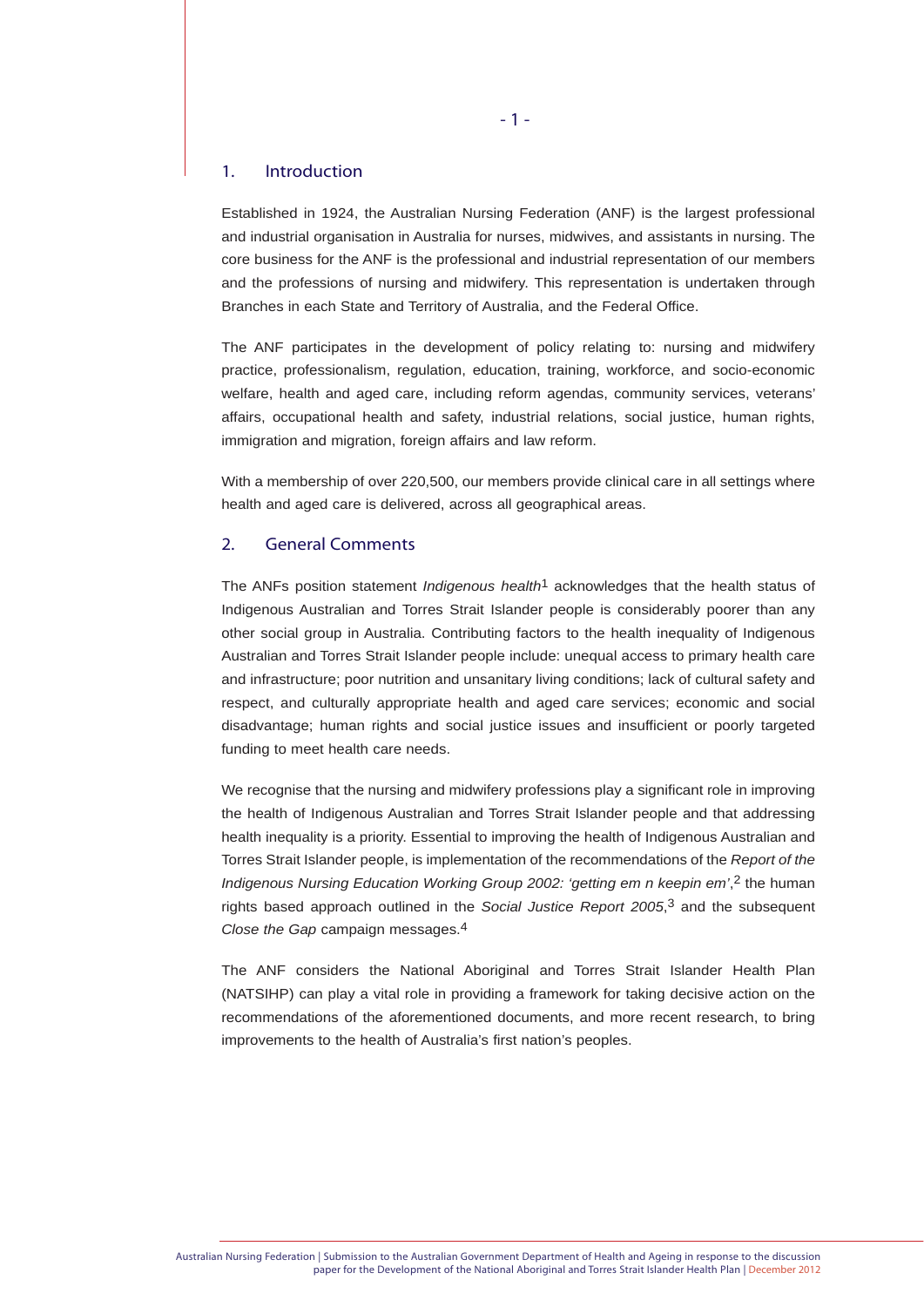#### 3. Specific Comments

Brief comments are provided against the questions posed in the consultation discussion paper circulated by the Department of Health and Ageing.

## 3.1. How can the Health Plan harness the strengths and culture of Aboriginal and Torres Strait Islander people?

The ANF maintains that the best way in which to harness the strengths and culture of Aboriginal and Torres Strait Islander people is to consult with them as to the Plan's priorities. Then having asked them their views, to continue to consult with them about implementation, monitoring of progress, and evaluation of outcomes for health care. For this consultation to be effective, the discussions must be much broader than at organisational level – the talking and listening needs to be at the level of community and individuals.

# 3.2 What are the key things that would make a difference to Aboriginal and Torres Strait Islander peoples' health outcome?

Key concepts which the ANF sees would make a difference to Aboriginal and Torres Strait Islander peoples' health outcomes are:

- Self-determination
- Access to high quality health and aged care services that are culturally safe and demonstrate respect for Aboriginal and Torres Strait Islander People
- Anti-racist practices in health and aged care services
- Implementing concrete measures to address the social determinants of health
- Ensuring access to highly skilled multidisciplinary teams in primary health care who practice in a manner that is culturally safe and respectful
- Providing adequate support structures for health professionals
- Supporting Aboriginal and Torres Strait Islander communities to improve their health outcomes.

#### 3.3 What do governments need to do to:

# 3.3.1 Build on the strengths of Aboriginal and Torres Strait Islander peoples to improve their health?

First and foremost is the need to implement the strategies recommended and derived from past consultations between government and Aboriginal and Torres Strait Islander peoples.

Secondly, it is essential that funding processes move beyond the current propensity for one year programs, to implementing plans which are appropriately funded for long term viability. It is only through sustained programs that improved health outcomes will be achieved.

Thirdly, it is important to continue to activity engage Aboriginal and Torres Strait Islander peoples in the planning, implementation and evaluation of policies and programs that affect them. Policies and programs must be designed for the local communities they serve and be able to respond to the individual needs of these communities.

Australian Nursing Federation | Submission to the Australian Government Department of Health and Ageing in response to the discussion paper for the Development of the National Aboriginal and Torres Strait Islander Health Plan | December 2012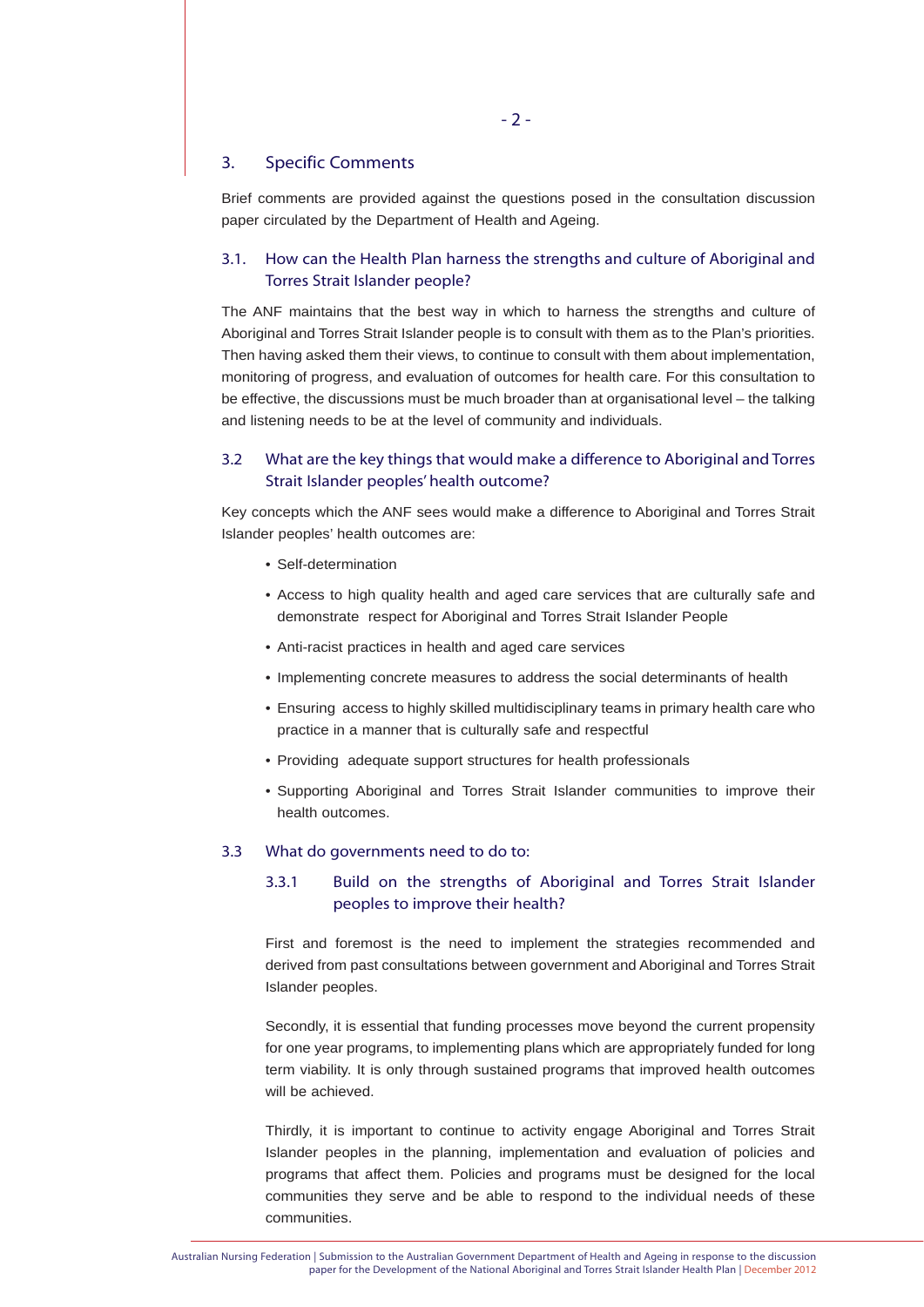# 3.3.2 Support Aboriginal and Torres Strait Islander peoples to proactively manage their health and to achieve and maintain social, emotional and cultural wellbeing?

Historically, funding has been invested in 'symptom' control (for example, measures to alleviate substance abuse) rather than addressing the root cause of these practices. This requires a whole of government policy response and a whole of community response. The 'symptoms' we see are a culmination of events of history (such as, the Stolen Generation and forced removal from traditional lands). These events can have a powerful and enduring effect on the health and wellbeing of Aboriginal and Torres Strait Islander peoples. Governments need to develop an understanding of these effects, the relationship between Aboriginal and Torres Strait Islander peoples and their land, and take a strong and proactive lead in educating all Australians in order to address Aboriginal and Torres Strait Islander health disadvantage. Until this recognition is fully understood, and thinking shifts from treating a set of symptoms, the funding strategies will continue to be as effective as 'the ambulance at the bottom of the cliff' scenario. The classic example is turning the symptoms of mental health into a clinical issue instead of confronting and dealing with the causes of the mental health dysfunction.

#### 3.3.3 Address the social determinants of health?

Addressing the social determinants of health requires a strong whole of government policy development and integrated implementation.

The ANF supports the three overarching recommendations of 'Closing the Gap within a Generation', the World Health Organisation's Commission on Social Determinants of Health report. These relate to: improving daily living conditions; tackling the inequitable distribution of power, money and resources; and, measuring and understanding the problem and assessing the impact of action.

While we believe the Australian Government should take a social determinants of health approach to all communities, there needs to be a particular focus for Australia's Aboriginal and Torres Strait Islander communities.

For Aboriginal and Torres Strait Islander people, in addition to the well recognised social determinants of health such as education, housing and shelter, employment, equity and access to everything, but especially food and health care, other critical determinants of health include: access and relationship to land, connectedness to community and family, the impact of racism and cultural identity and levels of selfdetermination and community control. Respect and understanding of the intrinsic and critical impact these have on Aboriginal and Torres Strait Islander peoples' health is essential.

The ANF supports the work of organisations such as the Lowitja Institute, a research institute dedicated to evidence-based Aboriginal health research conducted collaboratively with Aboriginal organisations, academic institutions and government bodies, to inform the development of specific programs that will bring about positive health outcomes for Aboriginal communities. The results of such research should be utilised by the Australian Government in policy formulation and in developing the NATSIHP.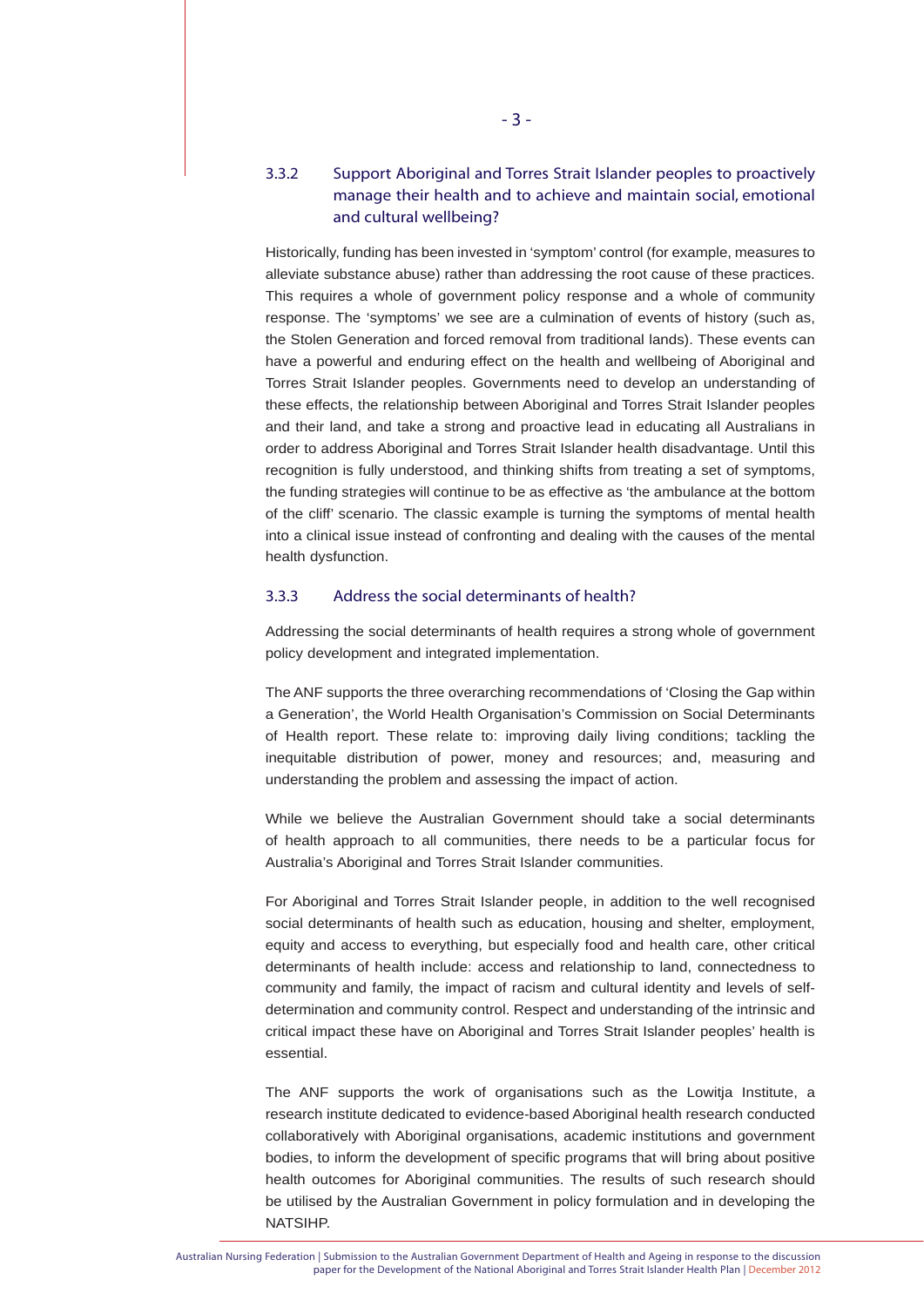The ANF strongly supports a collaborative approach in regards to the design, delivery and evaluation of health promotion programs and health and aged care services that meet the needs of Aboriginal and Torres Strait Islander communities, which are high quality, and culturally sensitive and appropriate.

Aboriginal disadvantage is well documented. While statistics representing disadvantage in Aboriginal communities are important, it is equally important to measure and document successes, and to understand why some programs work and others do not fully achieve their objectives.

# 3.4 How could the health system work better for Aboriginal and Torres Strait Islander peoples? This may include: health promotion activities, comprehensive primary health care, allied health and specialist services, mental health services, hospitals and aged care?

The current systems for health funding in Australia create serious barriers to effective health promotion and chronic disease management, and limit effectiveness in terms of equity, access and value for money in primary health care. While this is true for many parts of the country, it is especially felt in Aboriginal and Torres Strait Islander communities. In most instances, the community does not have much input or control in relation to health strategies that directly affect them. The models of promotion, prevention, care and treatment are not always based on the best available evidence. This leads to discrepancies in their efficiency and cost effectiveness; and the current modalities don't necessarily provide for positive outcomes for people and their communities; and sustainable, replicable service delivery remains a challenge.

A key strategy to ensure effective implementation of the Health Plan is to enhance the capacity of Aboriginal Community Controlled Health Organisations (ACCHOs) through better resourcing. This requires a funding model for ACCHOs to attract and retain a multidisciplinary health care team of health care professionals: Aboriginal Health Workers, well-supported by registered nurses, registered midwives, and allied health professionals; and, targeted funding to improve the physical infrastructure of ACCHOs. Additional funding may be required.

The ANF strongly supports funding models which provide for positive health outcomes for communities through sound health policy designed to meet population needs, through consultation and genuine partnership with those communities.

Funding for services, programs, care and treatment must be based on the population health needs of the community and be designed to promote the goals of primary health care enabling the promotion of health, maintenance of health, continuity of care and the involvement of a range of health care professionals in the care. This model allows for a person to be seen by the right health professional for their needs, in an appropriate place at the right time – that is, a needs driven funding model, not one driven by a particular health care professional. This requires investment to create supportive environments and policies that promote and protect our health and prevent disease and injury in order to maximise people's potential to achieve optimal health.

Australian Nursing Federation | Submission to the Australian Government Department of Health and Ageing in response to the discussion paper for the Development of the National Aboriginal and Torres Strait Islander Health Plan | December 2012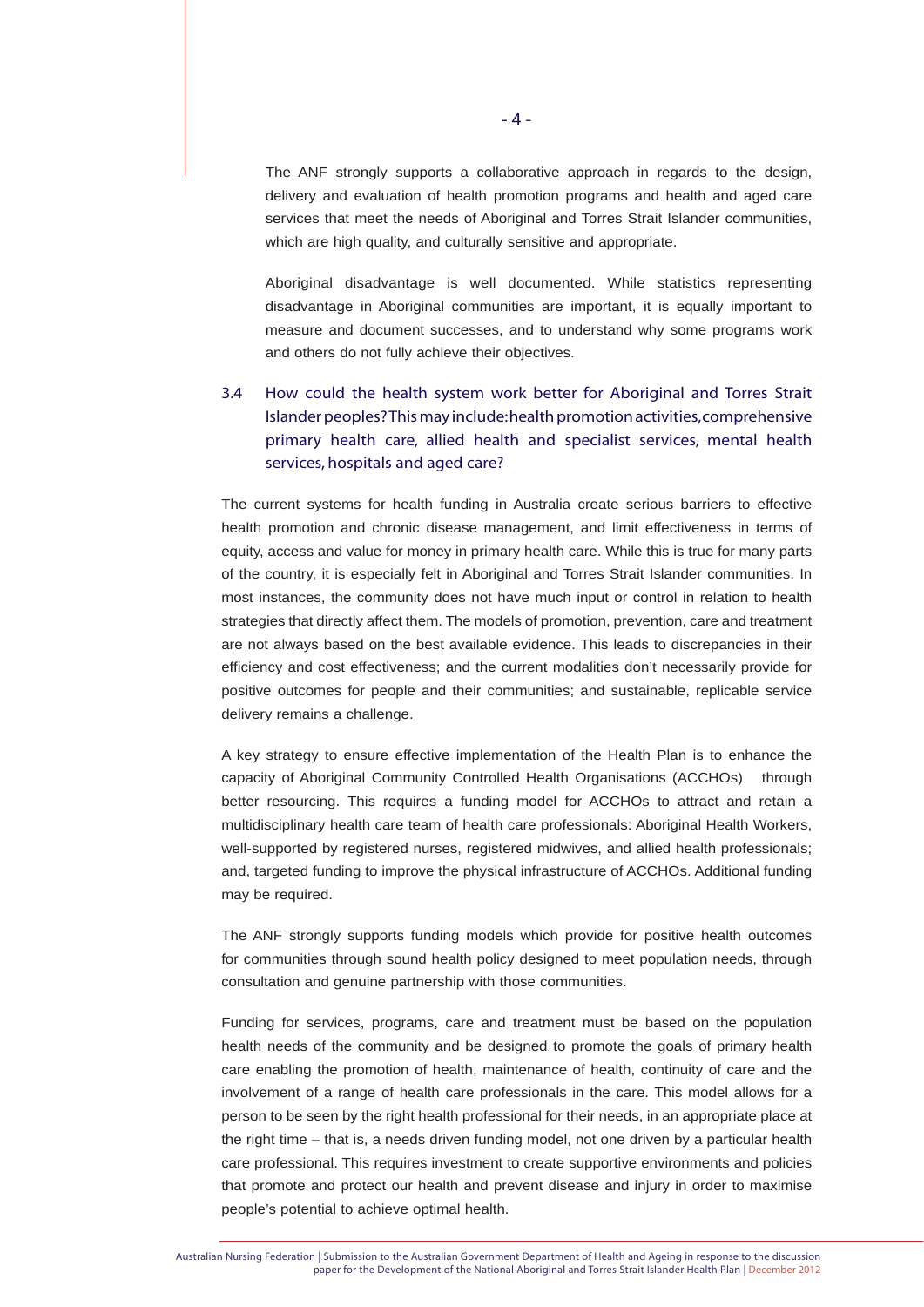The ANF maintains that the key to providing better access for the community to primary health care services is the development of funding models in which the funding follows the person and not the provider/hospital (as is the case in the current fee for service model).

Essential elements in making the health system work better for Aboriginal and Torres Strait Islander people include:

- All health and aged care services providing care in a culturally safe and respectful manner. This gives regard to the long standing barriers to engaging with mainstream health services
- Supporting the training, education, recruitment and retention of Aboriginal and Torres Strait Islander health professionals in health and aged care services
- Enhancing health literacy within Aboriginal and Torres Strait Islander communities
- Consulting and engaging with Aboriginal and Torres Strait Islander communities in the design, implementation and evaluation of health policy and programs
- The integration of services at all levels, in all geographical and health care settings, and into other areas such as social and welfare services
- Providing differing models of care, depending on the needs of the community utilising existing models which have been successful
- Establishing and maintaining support for multidisciplinary health care teams
- Co-ordinating care across integrated services
- Using existing infrastructure as a hub for other services for example, the school or health clinic
- Using e-Health and telehealth facilities to improve access to allied health, specialist nursing, midwifery or medical practitioner services
- Thinking outside the square in terms of acute care being able to be delivered in the community in rural or regional towns – for example, for providing palliative care or other Hospital in the Home services.

# 3.5 What more could be done to facilitate the growth, support and retention of Aboriginal and Torres Strait Islander health professionals?

There is a broad range of Aboriginal and Torres Strait Islander Health Professionals who form the backbone of ACCHOs.

The ANF supports ongoing access to professional development for these health care professionals, and supports significant improvement to their levels of remuneration.

Additionally, non-Indigenous health professionals require greater understanding of the role of Aboriginal Health Care professionals to improve collaboration and interdisciplinary care. The ANF supports the continued improvement in capacity of the Aboriginal health care workforce and its ability to deliver health care which is well supported and culturally appropriate. This requires funding investment into educational preparation for nurses, midwives, medical practitioners, allied health professionals and Aboriginal Health Workers.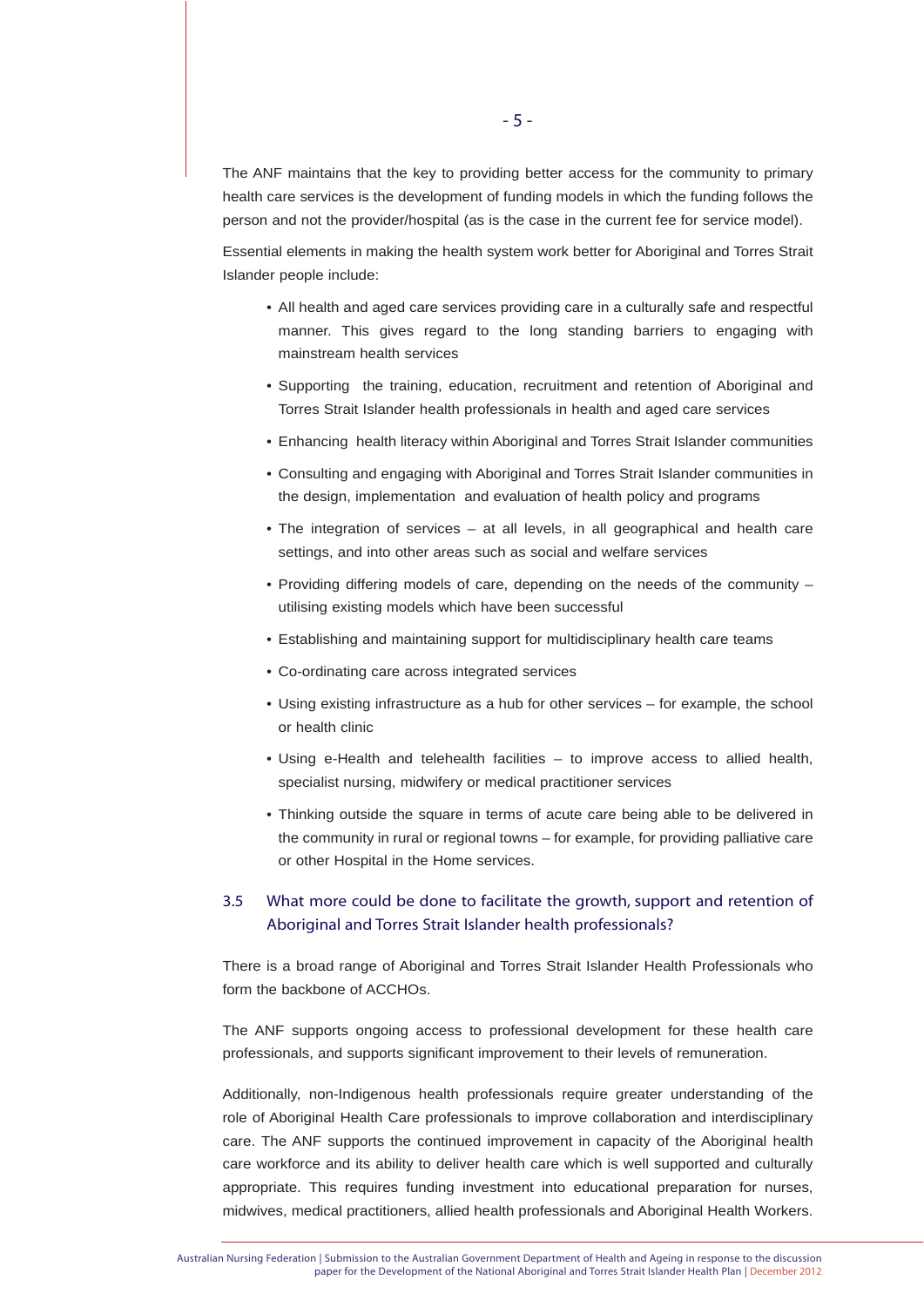Work is needed on:

- institutional racism
- attitudes of non-Indigenous health and aged care professional and administrative staff in mainstream health and aged care services
- embedding a process so that Aboriginal and Torres Strait Islander health professionals are included in mainstream health and aged care services
- challenging assumptions that all Aboriginal and Torres Strait Islander people will want to work in Indigenous communities or health clinics
- providing sustainable education program funding to be able to give additional supports for Aboriginal and Torres Strait Islander students.

# 3.6 What more could be done to develop, support and retain mainstream health professionals to provide comprehensive and culturally appropriate health care services to Aboriginal peoples?

It is critical that non-Indigenous health professionals, particularly in mainstream health and aged care services, are educated and supported to provide health and aged care that is culturally safe and respectful. This is an important part of improving health outcomes for Aboriginal and Torres Strait Islander peoples and requires funding investment into the educational preparation for registered nurses, registered midwives, medical practitioners, allied health professionals and Aboriginal Health Workers.

In order to address Aboriginal and Torres Strait Islander health disadvantage, significant improvement is required in the following areas:

- institutional racism
- unlawful discrimination
- improving the level of cultural safety and respect in all mainstream health and aged care services
- mandating education for non-Indigenous health and aged care professionals and administrative staff regarding cultural safety and respect. This could be via regulated content for undergraduate curricula, including theoretical content and the option of clinical placements of significant length (for example, four week's placements every year of the undergraduate course) with adequate support to achieve placement objectives,
- mandatory continuing professional development (CPD) required of health care professionals registered with the Australian Health Practitioner Regulation Agency
- changing perceptions about where Aboriginal and Torres Strait Islander health care professionals might choose to work
- challenging entrenched mainstream society assumptions about Aboriginal and Torres Strait Islander peoples and their approach to health and aged care. This may require taking people out of their comfort zone in order to achieve real and lasting growth and change. As part of this, the government must lead a community wide cultural safety education program which focusses on the importance of cultural identity on the health and wellbeing of Aboriginal and Torres Strait Islander peoples and the devastating and enduring effects of past practices and policies.

Australian Nursing Federation | Submission to the Australian Government Department of Health and Ageing in response to the discussion paper for the Development of the National Aboriginal and Torres Strait Islander Health Plan | December 2012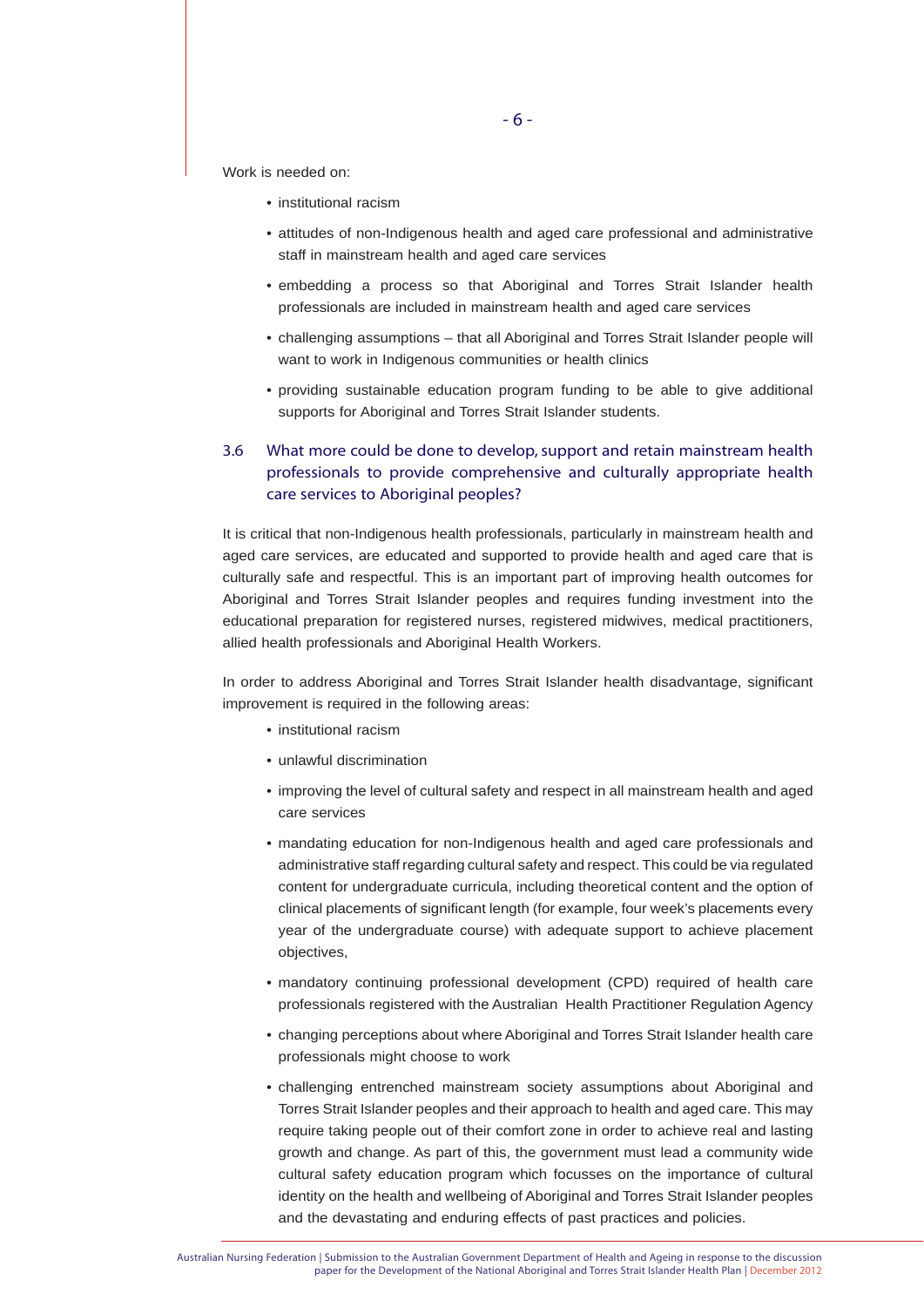- 3.7 How could the integration and coordination of comprehensive health care for Aboriginal and Torres Strait Islander patients be improved? Examples include:
	- 3.7.1 support for patients after they have been discharged from hospital?

#### Measures include:

- Equity in quality of meeting health and aged care needs
- Use of Aboriginal Health Care workers in liaison positions between acute care services and community and primary health care services
- National Pharmacy Licensing and national harmonised Drugs and Poisons legislation to improve services especially for people living in border areas – to minimise barriers to services caused by cross-border variances
- Multidisciplinary health care teams and co-ordination of care by nurses and midwives in conjunction with Aboriginal Health Workers
- Enhanced communication between mainstream health care professionals and ACCHOs.

## 3.7.2 the interaction between mental health and drug and alcohol services?

As stated previously this is currently too symptom based and treatment focused. There is a pressing need to be addressing the cause of alcohol and/or drug abuse and dependence and mental health issues.

Another important point here is to educate more Aboriginal and Torres Strait Islander people as mental health nurses and psychologists.

# 3.7.3 how can comprehensive health care services be made more accessible for Aboriginal and Torres Strait Islander peoples, including in urban, regional and remote areas?

As outlined elsewhere in this paper it is critical that health care services and the front line health care professional and administrative staff within these, provide care that is culturally safe and respectful.

These services must therefore:

- be welcoming, respectful and friendly
- be understanding that Aboriginal and Torres Strait Islander peoples may have different needs, and have flexible processes to accommodate these needs
- ensure all staff practice in a manner that demonstrates cultural safety and respect towards Aboriginal and Torres Strait Islander people
- employ Aboriginal Health Workers and Aboriginal health care professionals in mainstream health and aged care services

Australian Nursing Federation | Submission to the Australian Government Department of Health and Ageing in response to the discussion paper for the Development of the National Aboriginal and Torres Strait Islander Health Plan | December 2012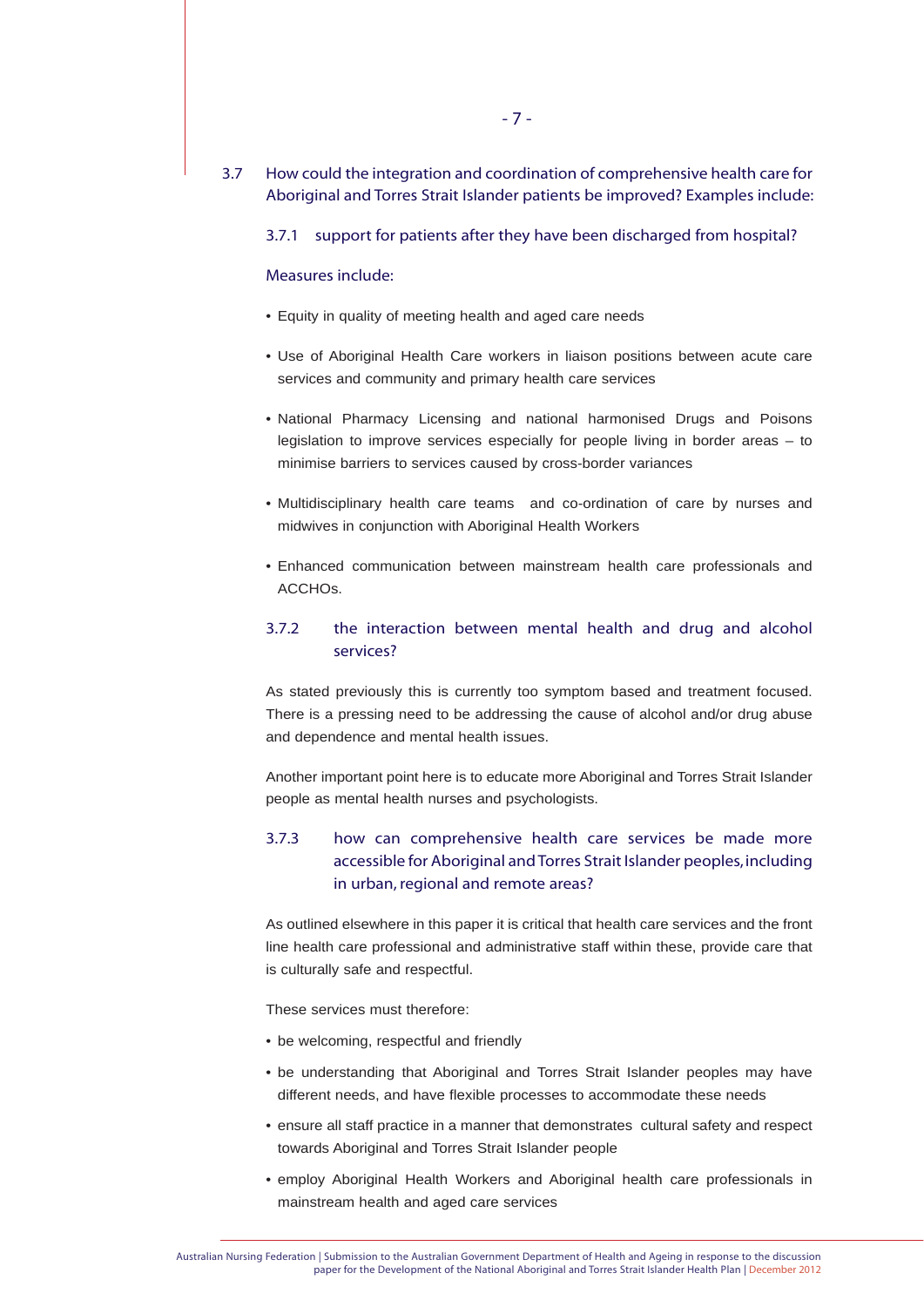- understand that Aboriginal and Torres Strait Islander health professionals may be overwhelmed if they are required to undertake duties beyond their position – for example, acting as cultural brokers and interpreters across a facility,
- work to make sure that all health care professionals employed in ACCHOs receive competitive salaries and are recruited and retained in sufficient numbers to ensure manageable and safe workloads.

## 3.8 How can services be made more culturally competent and appropriate for Aboriginal and Torres Strait Islander peoples?

Measures include:

- Mandatory cultural safety and respect education for all health care professionals
- Mandatory community development programs as CPD for all health professionals
- Integrate into service accreditation processes such as ACHS EQuIP, Aged care accreditation, and ISO, as well as any regulated accreditation, for example Community Pharmacy services
- Teaching cultural diversity at primary and secondary school level.

# 3.9 What do you think should be the guiding principles of the Health Plan?

- Cultural respect
- An holistic approach to health care
- Self-determination
- Needs based funding
- Implementing a zero tolerance approach to unlawful discrimination in the provision of health care
- Addressing inequality in relation to the social determinants of health
- Addressing inequality in respect of access to high quality and culturally safe health and aged care
- Building the capacity and resourcing of Aboriginal Community Controlled Health **Organisations**
- Action
- A right to health and social justice

#### 3.10 What do you think should be the priorities for the Health Plan?

- To be implementable to include achievable actions not just 'flowery' words
- Evaluation honesty and genuineness in partnership to engage with Aboriginal and Torres Strait Islander people